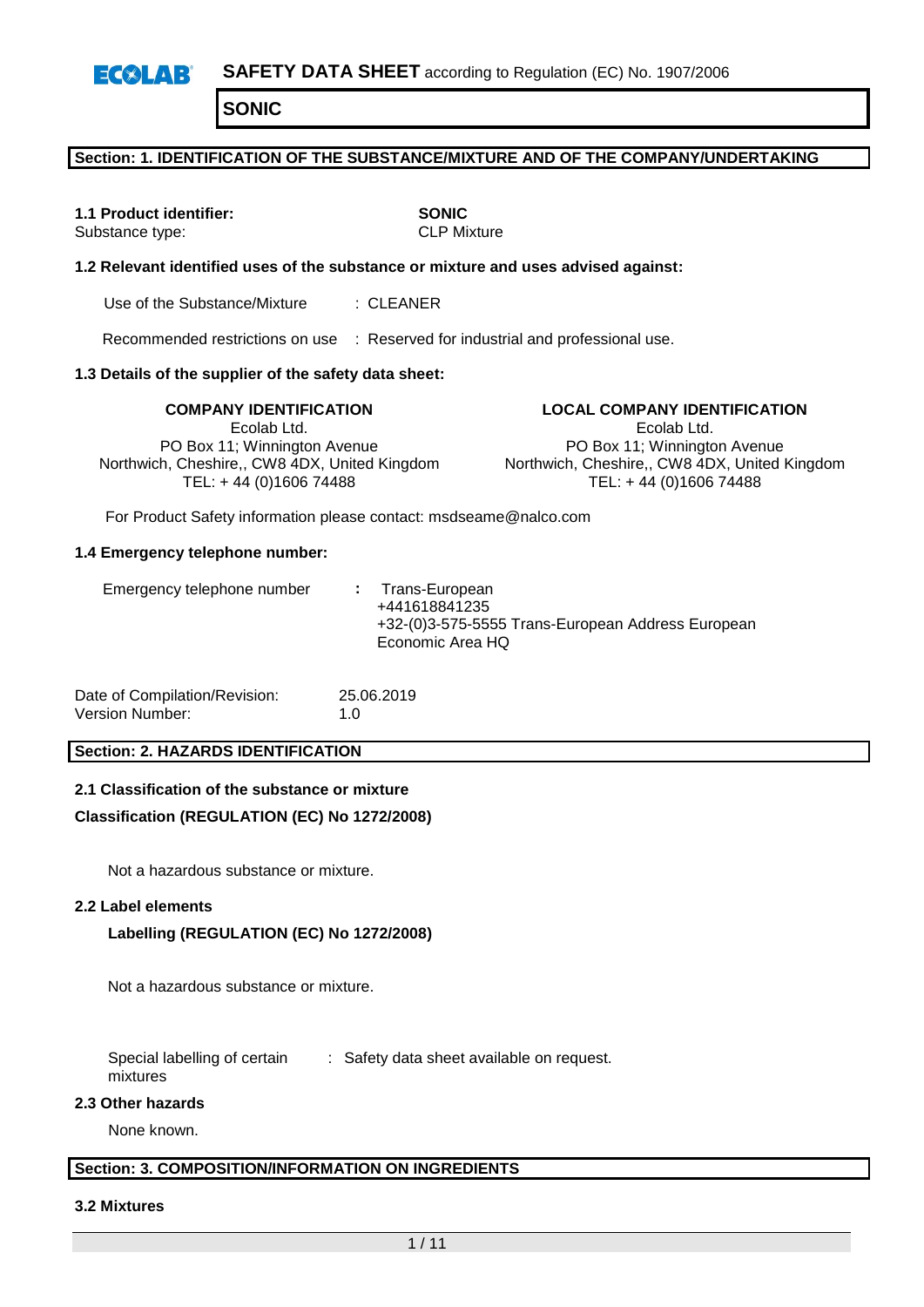### **Hazardous components**

| Chemical Name                 | CAS-No.          | Classification                            | Concentration: |  |
|-------------------------------|------------------|-------------------------------------------|----------------|--|
|                               | EC-No.           | (REGULATION (EC) No 1272/2008)            | [%]            |  |
|                               | REACH No.        |                                           |                |  |
| Alcohols, C12-15, ethoxylated | 68131-39-5       | Acute aquatic toxicity Category 1; H400   | $1 - 2.5$      |  |
|                               | 01-2119488720-33 | Chronic aquatic toxicity Category 3; H412 |                |  |
|                               |                  |                                           |                |  |
| Tetrapotassium Pyrophosphate  | 7320-34-5        | Eye irritation Category 2; H319           | $1 - 2.5$      |  |
|                               | 230-785-7        |                                           |                |  |
|                               | 01-2119489369-18 |                                           |                |  |
|                               |                  |                                           |                |  |

For the full text of the H-Statements mentioned in this Section, see Section 16.

| : 4. FIRST AID MEASURES<br>Section: |  |
|-------------------------------------|--|

### **4.1 Description of first aid measures**

| If inhaled                 | : Get medical attention if symptoms occur.                                                                                                                                                                |
|----------------------------|-----------------------------------------------------------------------------------------------------------------------------------------------------------------------------------------------------------|
| In case of skin contact    | : Wash off with soap and plenty of water.<br>Get medical attention if symptoms occur.                                                                                                                     |
| In case of eye contact     | : Rinse with plenty of water.<br>Get medical attention if symptoms occur.                                                                                                                                 |
| If swallowed               | $\therefore$ Rinse mouth.<br>Get medical attention if symptoms occur.                                                                                                                                     |
| Protection of first-aiders | : In event of emergency assess the danger before taking action.<br>Do not put yourself at risk of injury. If in doubt, contact<br>emergency responders. Use personal protective equipment as<br>required. |

### **4.2 Most important symptoms and effects, both acute and delayed**

**See Section 11 for more detailed information on health effects and symptoms.**

### **4.3 Indication of immediate medical attention and special treatment needed**

Treatment : No specific measures identified.

### **Section: 5. FIREFIGHTING MEASURES**

## **5.1 Extinguishing media**

| Suitable extinguishing media                              | : Use extinguishing measures that are appropriate to local<br>circumstances and the surrounding environment.                              |
|-----------------------------------------------------------|-------------------------------------------------------------------------------------------------------------------------------------------|
| 5.2 Special hazards arising from the substance or mixture |                                                                                                                                           |
| Specific hazards during<br>firefighting                   | : Not flammable or combustible.                                                                                                           |
| Hazardous combustion<br>products                          | : Depending on combustion properties, decomposition products<br>may include following materials:<br>Carbon oxides<br>Oxides of phosphorus |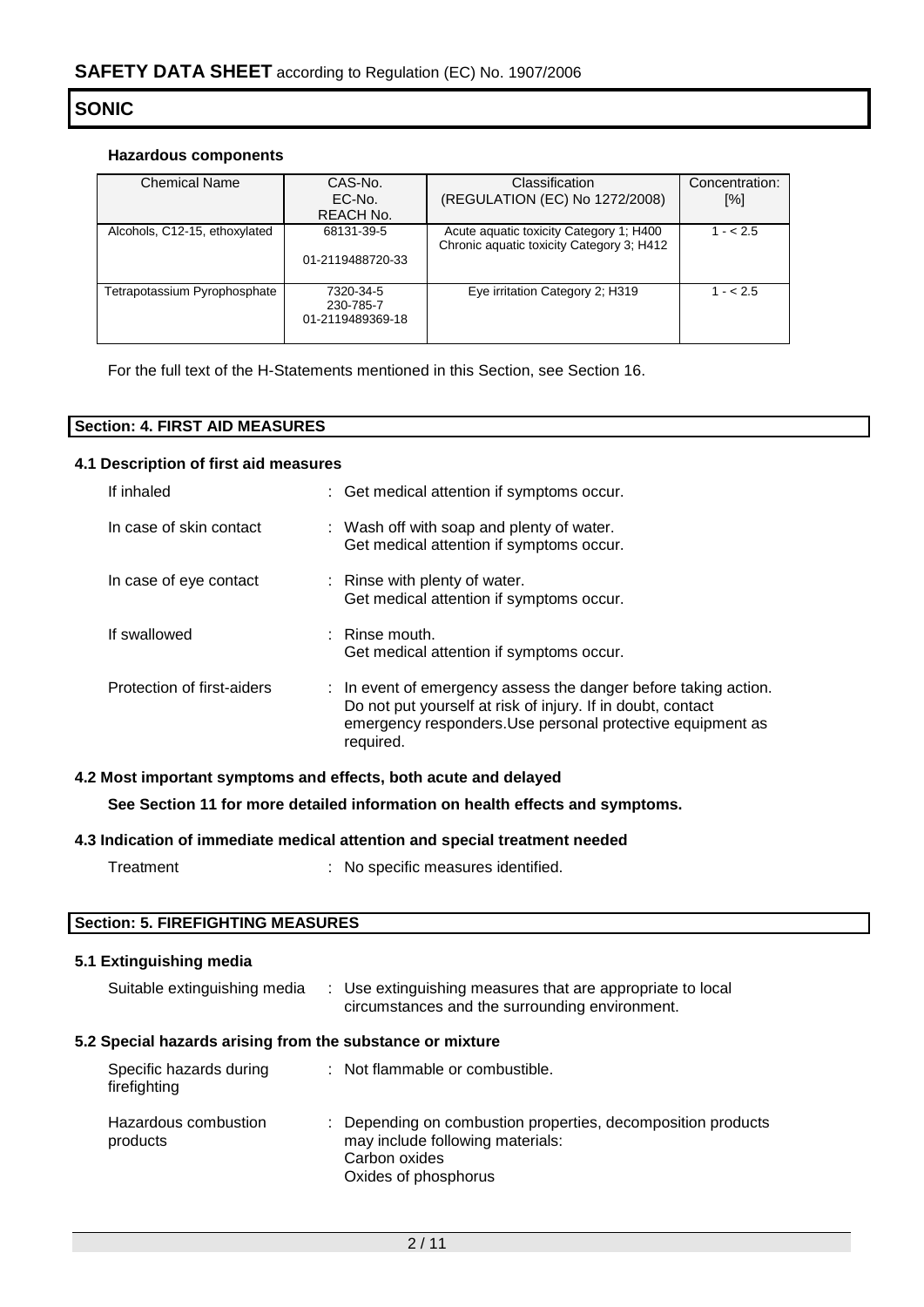### **5.3 Advice for firefighters**

| Special protective equipment<br>for firefighters | : Use personal protective equipment.                                                                                   |
|--------------------------------------------------|------------------------------------------------------------------------------------------------------------------------|
| Further information                              | : Fire residues and contaminated fire extinguishing water must<br>be disposed of in accordance with local regulations. |

### **Section: 6. ACCIDENTAL RELEASE MEASURES**

### **6.1 Personal precautions, protective equipment and emergency procedures**

| Advice for non-emergency<br>personnel | : Refer to protective measures listed in sections 7 and 8.                                                                                             |
|---------------------------------------|--------------------------------------------------------------------------------------------------------------------------------------------------------|
| Advice for emergency<br>responders    | : If specialised clothing is required to deal with the spillage, take<br>note of any information in Section 8 on suitable and unsuitable<br>materials. |
| Inidranmantal nyaanittana             |                                                                                                                                                        |

# **6.2 Environmental precautions**

| Environmental precautions | No special environmental precautions required. |
|---------------------------|------------------------------------------------|
|---------------------------|------------------------------------------------|

### **6.3 Methods and materials for containment and cleaning up**

| Methods for cleaning up | : Stop leak if safe to do so.                                 |
|-------------------------|---------------------------------------------------------------|
|                         | Contain spillage, and then collect with non-combustible       |
|                         | absorbent material, (e.g. sand, earth, diatomaceous earth,    |
|                         | vermiculite) and place in container for disposal according to |
|                         | local / national regulations (see section 13).                |
|                         | Flush away traces with water.                                 |
|                         | For large spills, dike spilled material or otherwise contain  |
|                         | material to ensure runoff does not reach a waterway.          |

### **6.4 Reference to other sections**

See Section 1 for emergency contact information. For personal protection see section 8. See Section 13 for additional waste treatment information.

### **Section: 7. HANDLING AND STORAGE**

#### **7.1 Precautions for safe handling**

| Advice on safe handling                                          |  | : For personal protection see section 8. Wash hands after<br>handling.                                    |  |  |  |  |
|------------------------------------------------------------------|--|-----------------------------------------------------------------------------------------------------------|--|--|--|--|
| Hygiene measures                                                 |  | : Wash hands before breaks and immediately after handling the<br>product.                                 |  |  |  |  |
| 7.2 Conditions for safe storage, including any incompatibilities |  |                                                                                                           |  |  |  |  |
| Requirements for storage<br>areas and containers                 |  | : Keep out of reach of children. Keep container tightly closed.<br>Store in suitable labelled containers. |  |  |  |  |
| Suitable material                                                |  | : Keep in properly labelled containers.                                                                   |  |  |  |  |
| 7.3 Specific end uses                                            |  |                                                                                                           |  |  |  |  |
| Specific use(s)                                                  |  | :CLEANER                                                                                                  |  |  |  |  |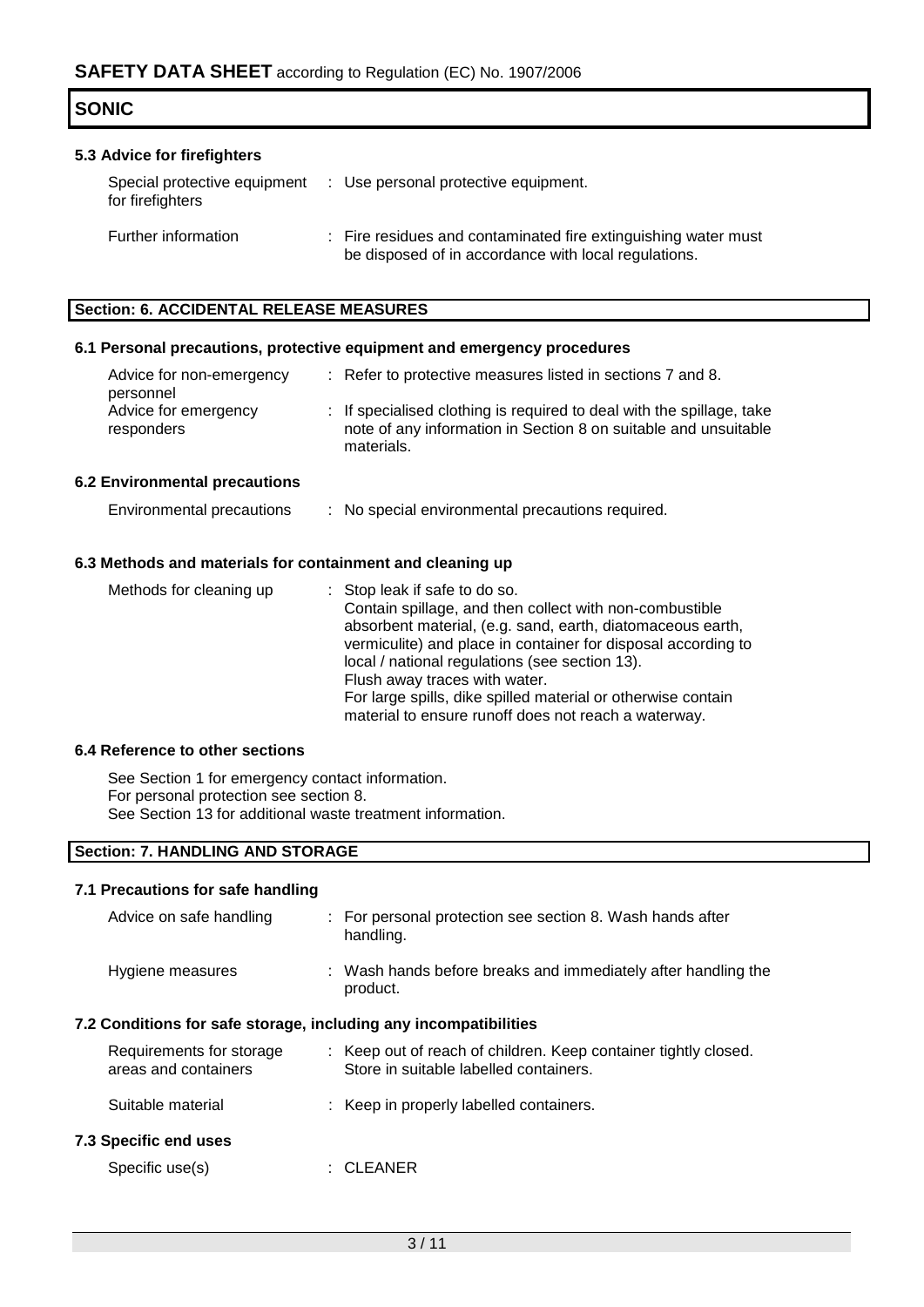## **Section: 8. EXPOSURE CONTROLS/PERSONAL PROTECTION**

### **8.1 Control parameters**

## **Occupational Exposure Limits**

| Components          | CAS-No.     |                                                   | Value type (Form<br>of exposure)                                           | Control parameters                                                         | <b>Basis</b> |  |  |
|---------------------|-------------|---------------------------------------------------|----------------------------------------------------------------------------|----------------------------------------------------------------------------|--------------|--|--|
| 1-Methoxy-2-        | 107-98-2    |                                                   | OELV - 8 hrs                                                               | $100$ ppm                                                                  | IR OEL       |  |  |
| Propanol            |             |                                                   | (TWA)                                                                      | 375 mg/m3                                                                  |              |  |  |
| Further information | Sk          |                                                   |                                                                            | Substances which have the capacity to penetrate intact skin when they come |              |  |  |
|                     |             |                                                   | in contact with it, and be absorbed into the body                          |                                                                            |              |  |  |
|                     | <b>IOEL</b> |                                                   | Indicative Occupational Exposure Limit Value                               |                                                                            |              |  |  |
|                     |             |                                                   |                                                                            |                                                                            |              |  |  |
|                     |             |                                                   | OELV - 15 min                                                              | 150 ppm                                                                    | IR OEL       |  |  |
|                     |             |                                                   | (STEL)                                                                     | 568 mg/m3                                                                  |              |  |  |
| Further information | Sk          |                                                   | Substances which have the capacity to penetrate intact skin when they come |                                                                            |              |  |  |
|                     |             | in contact with it, and be absorbed into the body |                                                                            |                                                                            |              |  |  |
|                     | <b>IOEL</b> |                                                   | Indicative Occupational Exposure Limit Value                               |                                                                            |              |  |  |
|                     | V           |                                                   |                                                                            |                                                                            |              |  |  |

### DNEL

| Tetrapotassium Pyrophosphate | : I End Use: Workers<br>Exposure routes: Inhalation<br>Potential health effects: long term - systemic<br>Value: 2.79 mg/m3 |
|------------------------------|----------------------------------------------------------------------------------------------------------------------------|
|                              |                                                                                                                            |

## PNEC

| ENLY                         |  |                      |
|------------------------------|--|----------------------|
| Tetrapotassium Pyrophosphate |  | Fresh water          |
|                              |  | Value: 0.05 mg/l     |
|                              |  |                      |
|                              |  | Marine water         |
|                              |  | Value: 0.005 mg/l    |
|                              |  |                      |
|                              |  | Intermittent release |
|                              |  | Value: 0.5 mg/l      |
|                              |  |                      |
|                              |  | <b>STP</b>           |
|                              |  | Value: 50 mg/l       |
|                              |  |                      |

### **8.2 Exposure controls**

## **Appropriate engineering controls**

Good general ventilation should be sufficient to control worker exposure to airborne contaminants.

### **Individual protection measures**

| Hygiene measures                | : Wash hands before breaks and immediately after handling the<br>product. |
|---------------------------------|---------------------------------------------------------------------------|
| Eye/face protection (EN<br>166) | : No special protective equipment required.                               |
| Hand protection (EN 374)        | : No special protective equipment required.                               |

| Skin and body protection | : Wear suitable protective clothing. |
|--------------------------|--------------------------------------|
| (EN 14605)               |                                      |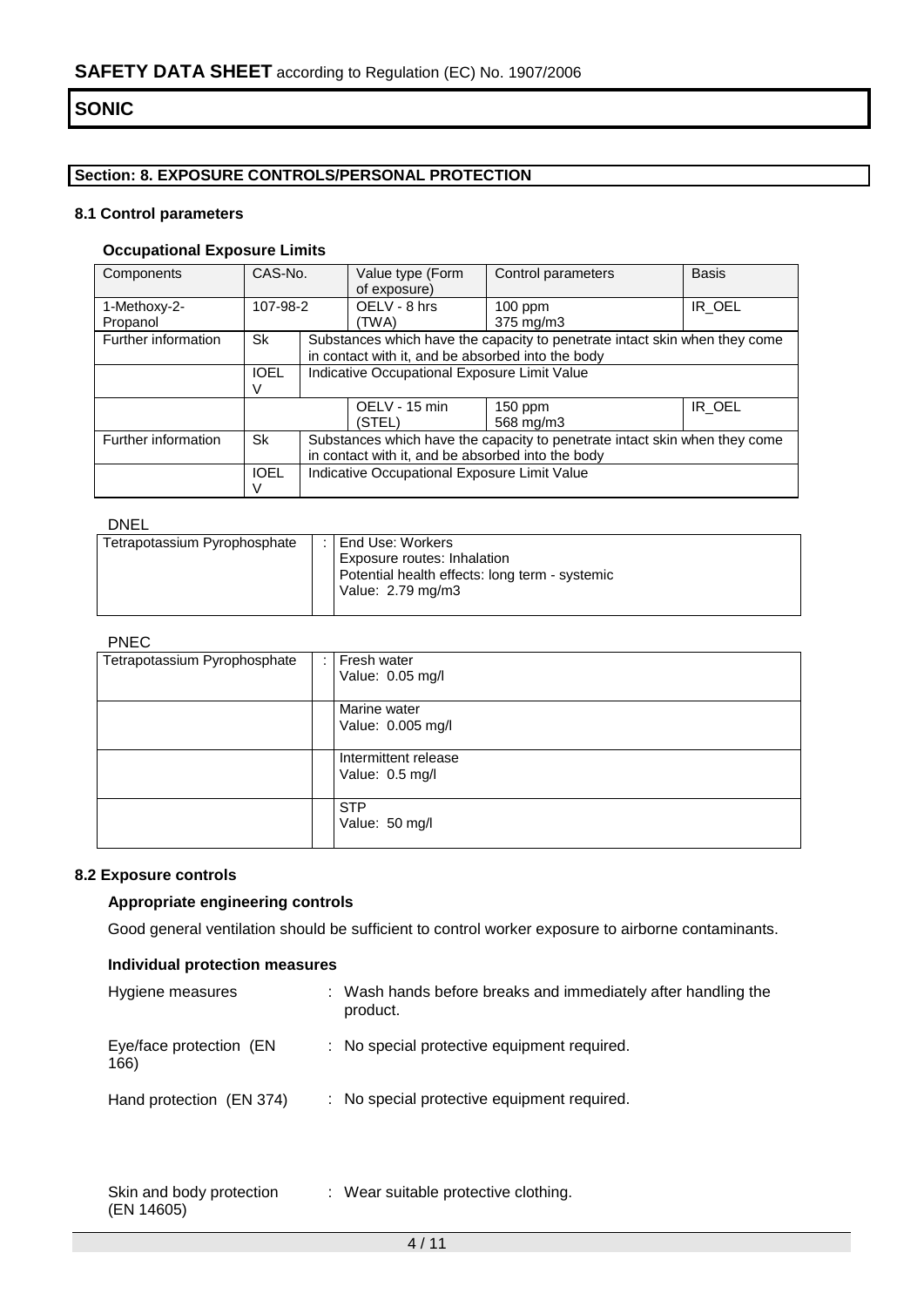| Respiratory protection (EN<br>143, 14387) | : When respiratory risks cannot be avoided or sufficiently<br>limited by technical means of collective protection or by<br>measures, methods or procedures of work organization,<br>consider the use of certified respiratory protection equipment<br>meeting EU requirements (89/656/EEC, (EU) 2016/425), or<br>equivalent, with filter type:A-P |
|-------------------------------------------|---------------------------------------------------------------------------------------------------------------------------------------------------------------------------------------------------------------------------------------------------------------------------------------------------------------------------------------------------|
| <b>Environmental exposure controls</b>    |                                                                                                                                                                                                                                                                                                                                                   |

General advice : Consider the provision of containment around storage vessels.

## **Section: 9. PHYSICAL AND CHEMICAL PROPERTIES**

## **9.1 Information on basic physical and chemical properties**

| Appearance                                 |    | liquid                                      |
|--------------------------------------------|----|---------------------------------------------|
| Colour                                     |    | blue                                        |
| Odour                                      |    | characteristic                              |
| Flash point                                |    | >100 °C                                     |
|                                            |    |                                             |
| рH                                         | ÷. | 10 - 10.5, $(20 °C)$                        |
| <b>Odour Threshold</b>                     |    | no data available                           |
| Melting point/freezing point               | ÷  | no data available                           |
| Initial boiling point and boiling<br>range | ÷. | no data available                           |
| Evaporation rate                           | ÷  | no data available                           |
| Flammability (solid, gas)                  |    | no data available                           |
| Upper explosion limit                      |    | no data available                           |
| Lower explosion limit                      | ÷  | no data available                           |
| Vapour pressure                            |    | no data available                           |
| Relative vapour density                    |    | no data available                           |
| Relative density                           |    | $1.015 - 1.025$                             |
| Solubility(ies)                            |    |                                             |
| Water solubility                           |    | soluble in cold water, soluble in hot water |
| Solubility in other solvents               | t. | no data available                           |
| Partition coefficient: n-<br>octanol/water |    | no data available                           |
| Auto-ignition temperature                  | ÷  | no data available                           |
| Thermal decomposition                      |    | no data available                           |
| Viscosity, dynamic                         |    | no data available                           |
| Viscosity, kinematic                       | ÷  | no data available                           |
| <b>Explosive properties</b>                |    | no data available                           |
| Oxidizing properties                       |    | no data available                           |
|                                            |    |                                             |

**9.2 Other information**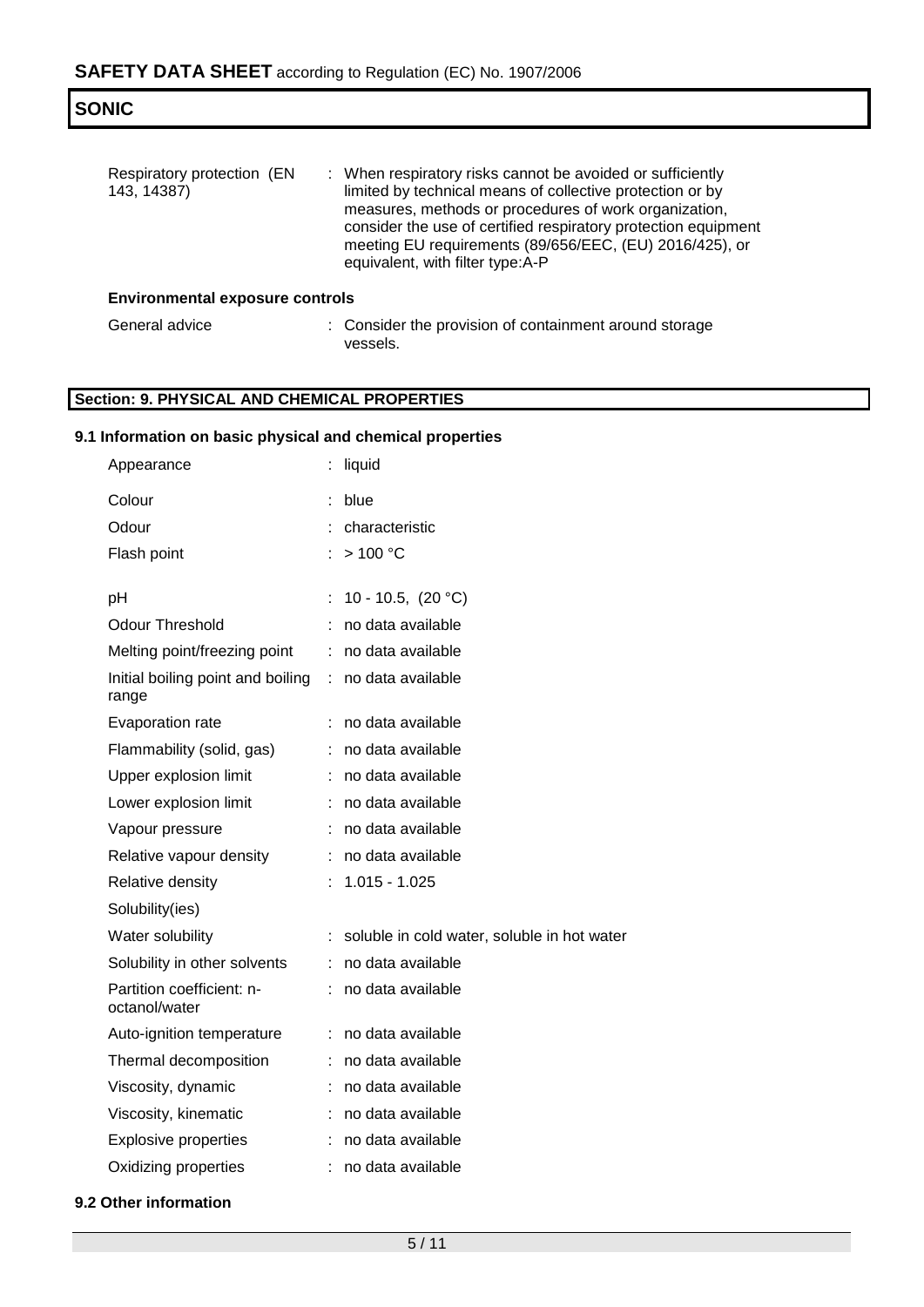no data available

## **Section: 10. STABILITY AND REACTIVITY**

## **10.1 Reactivity**

No dangerous reaction known under conditions of normal use.

## **10.2 Chemical stability**

Stable under normal conditions.

### **10.3 Possibility of hazardous reactions**

Hazardous reactions : No dangerous reaction known under conditions of normal use.

### **10.4 Conditions to avoid**

Conditions to avoid : None known.

### **10.5 Incompatible materials**

Materials to avoid : None known

### **10.6 Hazardous decomposition products**

| Hazardous decomposition | : Depending on combustion properties, decomposition products |
|-------------------------|--------------------------------------------------------------|
| products                | may include following materials:                             |
|                         | Carbon oxides                                                |
|                         | Oxides of phosphorus                                         |

## **Section: 11. TOXICOLOGICAL INFORMATION**

## **11.1 Information on toxicological effects**

| Information on likely routes of<br>exposure | : Inhalation, Eye contact, Skin contact        |
|---------------------------------------------|------------------------------------------------|
| <b>Toxicity</b>                             |                                                |
| <b>Product</b>                              |                                                |
| Acute oral toxicity                         | : There is no data available for this product. |
| Acute inhalation toxicity                   | : There is no data available for this product. |
| Acute dermal toxicity                       | : There is no data available for this product. |
| Skin corrosion/irritation                   | : There is no data available for this product. |
| Serious eye damage/eye<br>irritation        | : There is no data available for this product. |
| Respiratory or skin<br>sensitization        | : There is no data available for this product. |
| Carcinogenicity                             | : There is no data available for this product. |
| Reproductive effects                        | : There is no data available for this product. |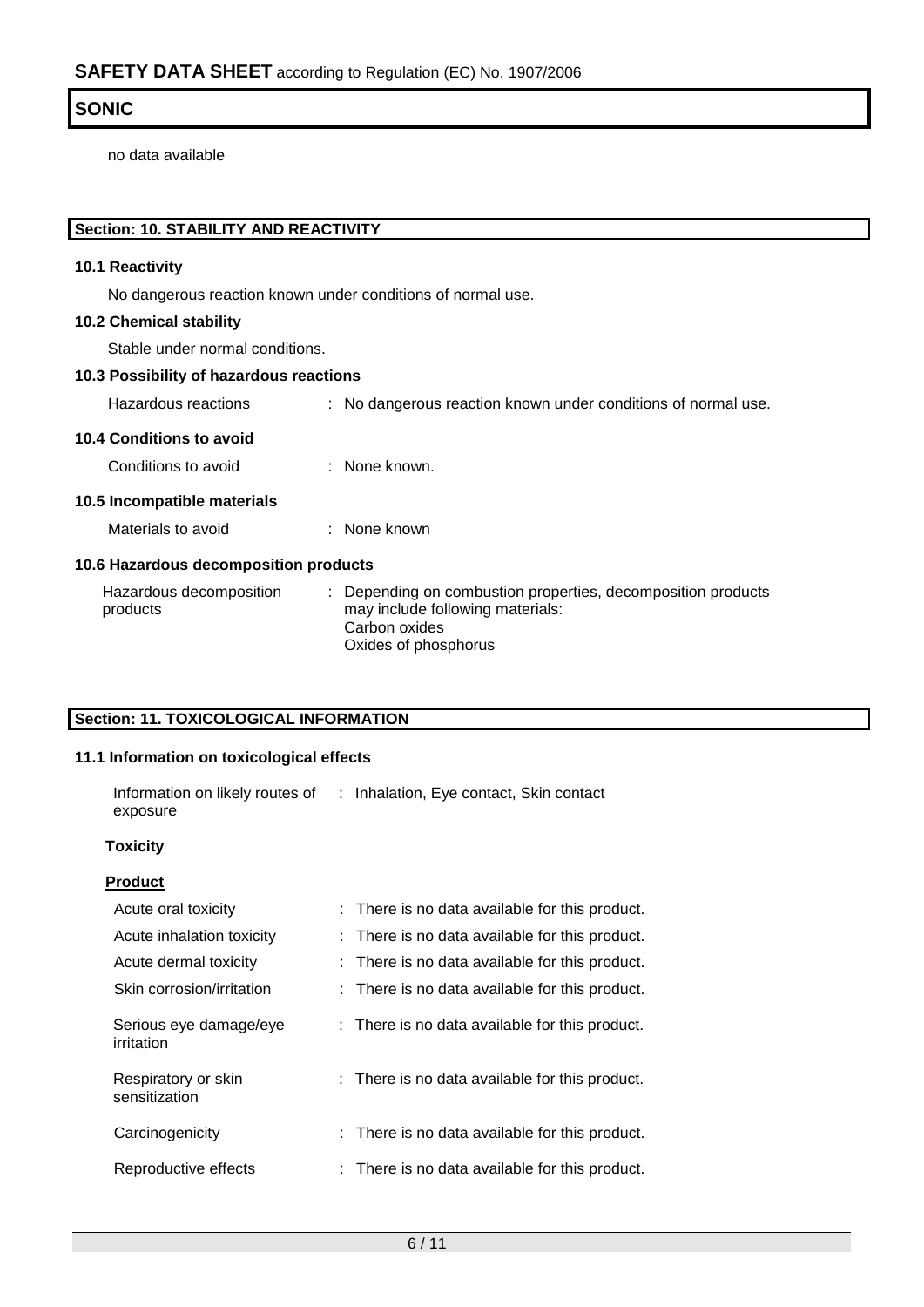| Nŀ<br>л |  |
|---------|--|
|---------|--|

| Germ cell mutagenicity                | : There is no data available for this product.                   |
|---------------------------------------|------------------------------------------------------------------|
| Teratogenicity                        | : There is no data available for this product.                   |
| STOT - single exposure                | : There is no data available for this product.                   |
| STOT - repeated exposure              | : There is no data available for this product.                   |
| Aspiration toxicity                   | : There is no data available for this product.                   |
| <b>Components</b>                     |                                                                  |
| Acute oral toxicity                   | : Alcohols, C12-15, ethoxylated<br>LD50 rat: $> 5,000$ mg/kg     |
|                                       | Tetrapotassium Pyrophosphate<br>LD50 rat: $> 2,000$ mg/kg        |
| <b>Components</b>                     |                                                                  |
| Acute dermal toxicity                 | : Alcohols, C12-15, ethoxylated<br>LD50 rat: $> 2,000$ mg/kg     |
| <b>Potential Health Effects</b>       |                                                                  |
| Eyes                                  | : Health injuries are not known or expected under normal<br>use. |
| Skin                                  | : Health injuries are not known or expected under normal<br>use. |
| Ingestion                             | : Health injuries are not known or expected under normal<br>use. |
| Inhalation                            | : Health injuries are not known or expected under normal<br>use. |
| <b>Chronic Exposure</b>               | : Health injuries are not known or expected under normal<br>use. |
| <b>Experience with human exposure</b> |                                                                  |
| Eye contact                           | No symptoms known or expected.                                   |
| Skin contact                          | No symptoms known or expected.                                   |
| Ingestion                             | No symptoms known or expected.                                   |

| Inhalation                 | : No symptoms known or expected. |
|----------------------------|----------------------------------|
| <b>Further information</b> | : no data available              |

## **Section: 12. ECOLOGICAL INFORMATION**

## **12.1 Ecotoxicity**

## **Product**

Environmental Effects : This product has no known ecotoxicological effects.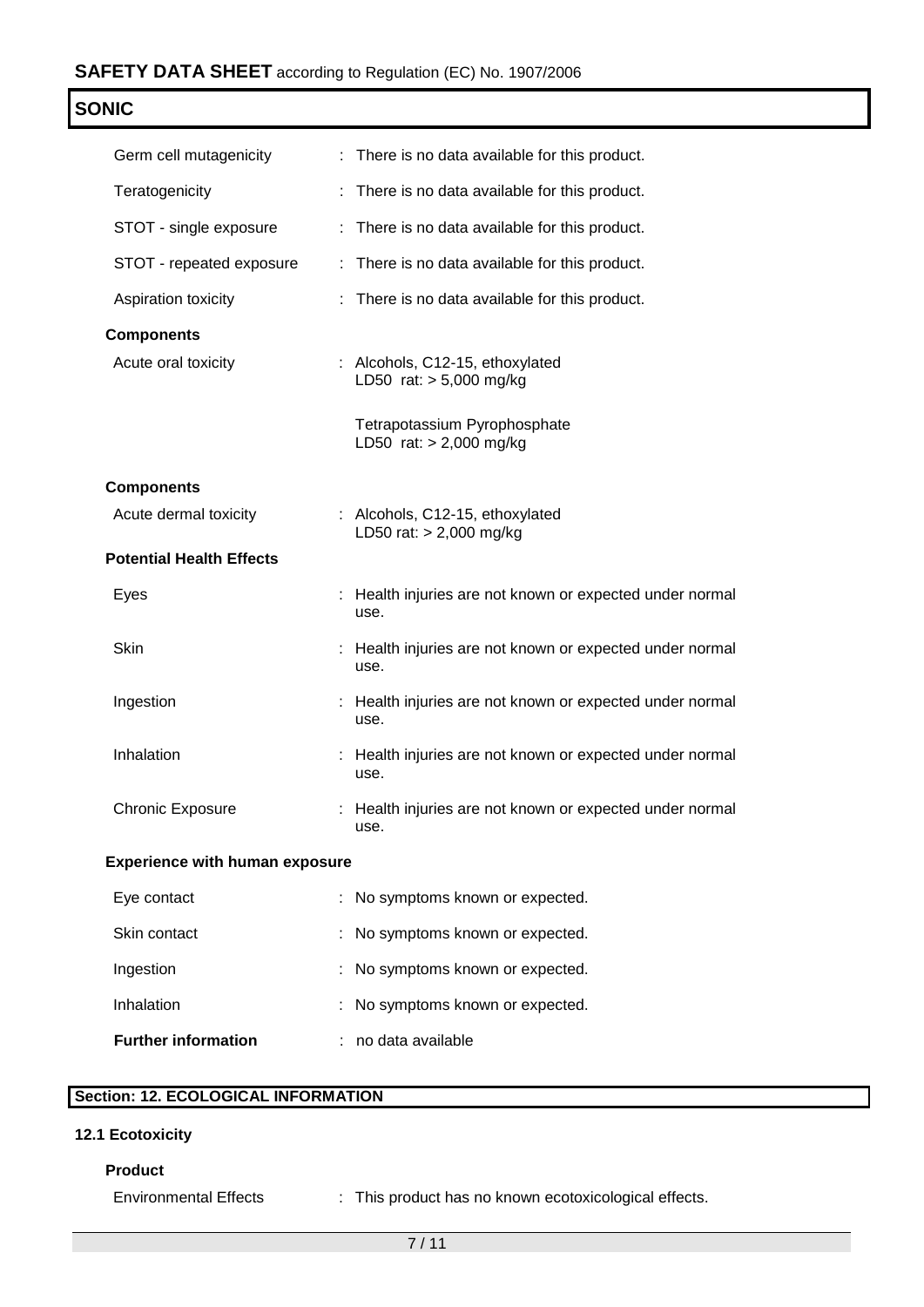| NI<br>۰ |
|---------|
|---------|

| Toxicity to fish                                                             | : no data available                                                                                      |
|------------------------------------------------------------------------------|----------------------------------------------------------------------------------------------------------|
| Toxicity to daphnia and other<br>aquatic invertebrates                       | : no data available                                                                                      |
| Toxicity to algae                                                            | : no data available                                                                                      |
| <b>Components</b>                                                            |                                                                                                          |
| Toxicity to fish                                                             | : Alcohols, C12-15, ethoxylated<br>96 h LC50 Pimephales promelas (fathead minnow): 1.4<br>mg/l           |
| <b>Components</b>                                                            |                                                                                                          |
| Toxicity to daphnia and other<br>aquatic invertebrates                       | : Alcohols, C12-15, ethoxylated<br>48 h EC50 Daphnia magna (Water flea): 0.14 mg/l                       |
|                                                                              | Tetrapotassium Pyrophosphate<br>48 h EC50 Daphnia: > 100 mg/l                                            |
| <b>Components</b>                                                            |                                                                                                          |
| Toxicity to algae                                                            | : Alcohols, C12-15, ethoxylated<br>72 h EC50 Pseudokirchneriella subcapitata (green<br>algae): 0.75 mg/l |
| <b>Components</b>                                                            |                                                                                                          |
| Toxicity to fish (Chronic<br>toxicity)                                       | : Alcohols, C12-15, ethoxylated<br>10 d NOEC Pimephales promelas (fathead minnow):<br>$0.16$ mg/l        |
| <b>Components</b>                                                            |                                                                                                          |
| Toxicity to daphnia and other<br>aquatic invertebrates (Chronic<br>toxicity) | : Alcohols, C12-15, ethoxylated<br>21 d NOEC Daphnia magna (Water flea): 0.77 mg/l                       |
| 12.2 Persistence and degradability                                           |                                                                                                          |
| <b>Product</b>                                                               |                                                                                                          |
| no data available                                                            |                                                                                                          |
| <b>Components</b>                                                            |                                                                                                          |
| Biodegradability                                                             | : Alcohols, C12-15, ethoxylated                                                                          |
|                                                                              | Result: Readily biodegradable.                                                                           |
|                                                                              | Tetrapotassium Pyrophosphate<br>Result: Not applicable - inorganic                                       |
| 12.3 Bioaccumulative potential                                               |                                                                                                          |

# **12.3 Bioaccumulative p**

no data available

# **12.4 Mobility in soil**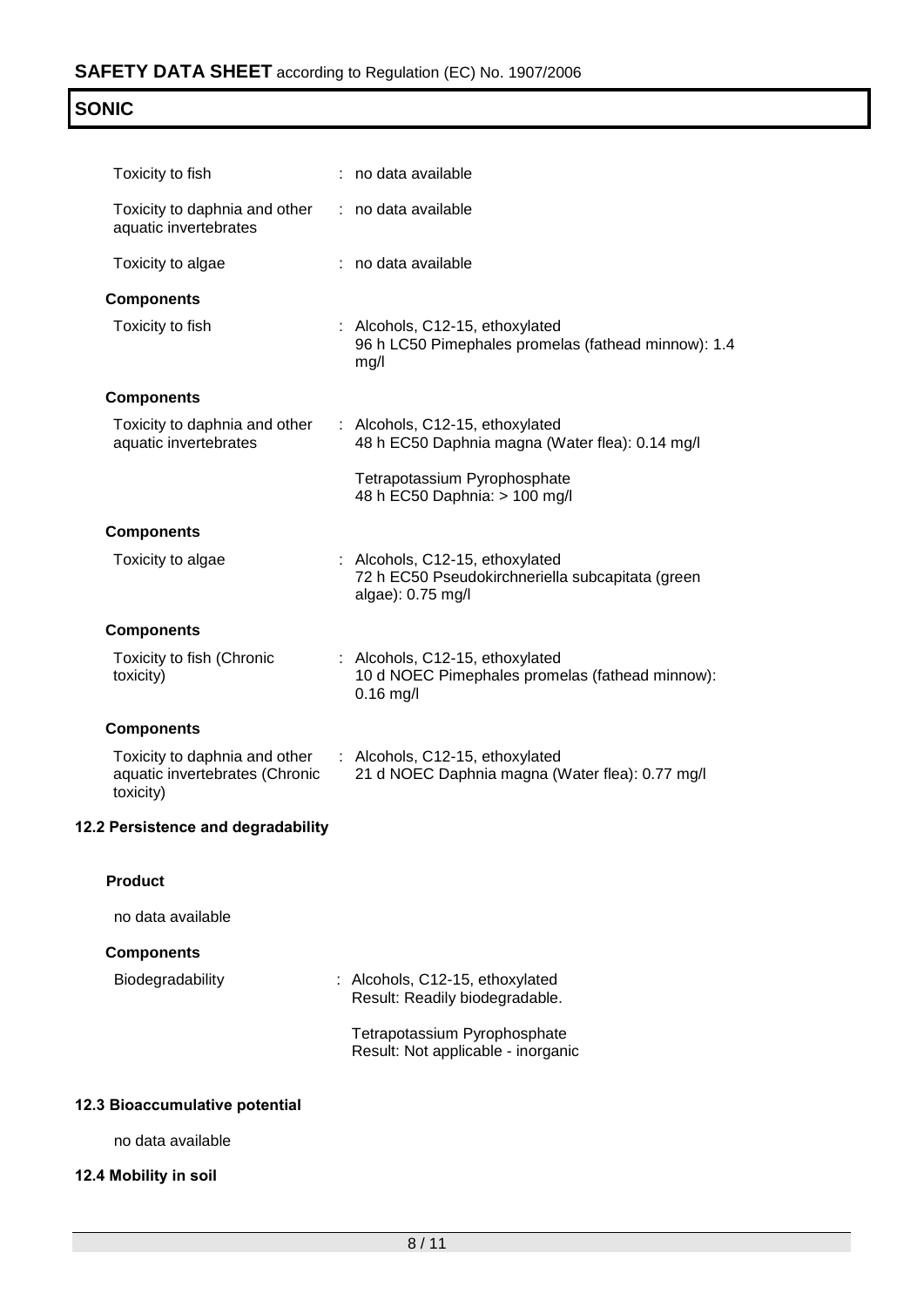no data available

### **12.5 Results of PBT and vPvB assessment**

### **Product**

Assessment : This substance/mixture contains no components considered to be either persistent, bioaccumulative and toxic (PBT), or very persistent and very bioaccumulative (vPvB) at levels of 0.1% or higher.

#### **12.6 Other adverse effects**

no data available

#### **Section: 13. DISPOSAL CONSIDERATIONS**

Dispose of in accordance with the European Directives on waste and hazardous waste.Waste codes should be assigned by the user, preferably in discussion with the waste disposal authorities.

#### **13.1 Waste treatment methods**

| Product                              | : Where possible recycling is preferred to disposal or<br>incineration.<br>If recycling is not practicable, dispose of in compliance with<br>local regulations.<br>Dispose of wastes in an approved waste disposal facility.                                                                                                                                                                                                                                                                                  |
|--------------------------------------|---------------------------------------------------------------------------------------------------------------------------------------------------------------------------------------------------------------------------------------------------------------------------------------------------------------------------------------------------------------------------------------------------------------------------------------------------------------------------------------------------------------|
| Contaminated packaging               | : Dispose of as unused product.<br>Empty containers should be taken to an approved waste<br>handling site for recycling or disposal.<br>Do not re-use empty containers.                                                                                                                                                                                                                                                                                                                                       |
| Guidance for Waste Code<br>selection | : Organic wastes containing dangerous substances. If this<br>product is used in any further processes, the final user must<br>redefine and assign the most appropriate European Waste<br>Catalogue Code. It is the responsibility of the waste generator<br>to determine the toxicity and physical properties of the<br>material generated to determine the proper waste<br>identification and disposal methods in compliance with<br>applicable European (EU Directive 2008/98/EC) and local<br>regulations. |

### **Section: 14. TRANSPORT INFORMATION**

The shipper/consignor/sender is responsible to ensure that the packaging, labeling, and markings are in compliance with the selected mode of transport.

#### **Land transport (ADR/ADN/RID)**

|  |  | 14.1 UN number: |  |
|--|--|-----------------|--|
|--|--|-----------------|--|

- 
- 14.3 Transport hazard class(es): Not applicable. **14.4 Packing group:** Not applicable. **14.5 Environmental hazards:** No **14.6 Special precautions for user:** Not applicable.
- Not applicable. **14.2 UN proper shipping name:** PRODUCT IS NOT REGULATED DURING TRANSPORTATION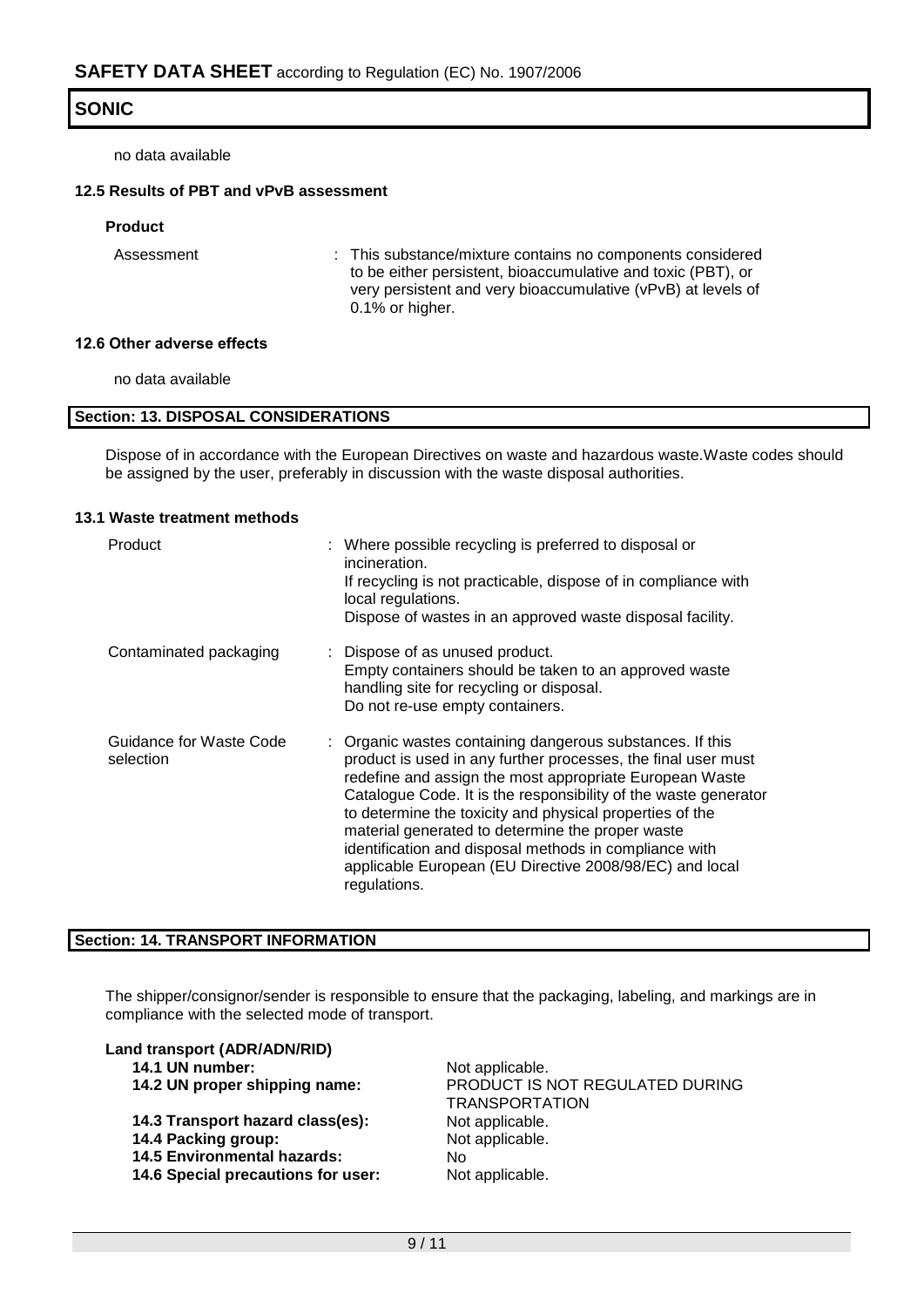| Air transport (IATA)<br>14.1 UN number:<br>14.2 UN proper shipping name:             | Not applicable.<br>PRODUCT IS NOT REGULATED DURING<br><b>TRANSPORTATION</b> |
|--------------------------------------------------------------------------------------|-----------------------------------------------------------------------------|
| 14.3 Transport hazard class(es):                                                     | Not applicable.                                                             |
| 14.4 Packing group:                                                                  | Not applicable.                                                             |
| 14.5 Environmental hazards:                                                          | No.                                                                         |
| <b>14.6 Special precautions for user:</b>                                            | Not applicable.                                                             |
| Sea transport (IMDG/IMO)<br>14.1 UN number:<br>14.2 UN proper shipping name:         | Not applicable.<br>PRODUCT IS NOT REGULATED DURING<br><b>TRANSPORTATION</b> |
| 14.3 Transport hazard class(es):                                                     | Not applicable.                                                             |
| 14.4 Packing group:                                                                  | Not applicable.                                                             |
| <b>14.5 Environmental hazards:</b>                                                   | No.                                                                         |
| 14.6 Special precautions for user:                                                   | Not applicable.                                                             |
| 14.7 Transport in bulk according to<br>Annex II of MARPOL 73/78 and the IBC<br>Code: | Not applicable.                                                             |
|                                                                                      |                                                                             |

## **Section: 15. REGULATORY INFORMATION**

**15.1 Safety, health and environmental regulations/legislation specific for the substance or mixture:**

## **INTERNATIONAL CHEMICAL CONTROL LAWS**

### **15.2 Chemical Safety Assessment:**

No Chemical Safety Assessment has been carried out on the product.

**Section: 16. OTHER INFORMATION**

### **Procedure used to derive the classification according to REGULATION (EC) No 1272/2008**

| <b>Classification</b>                 | <b>Justification</b> |
|---------------------------------------|----------------------|
| Not a hazardous substance or mixture. | Calculation method   |
| _____                                 |                      |

#### **Full text of H-Statements**

| H <sub>3</sub> 19 | Causes serious eye irritation.                     |
|-------------------|----------------------------------------------------|
| H400              | Very toxic to aquatic life.                        |
| H412              | Harmful to aquatic life with long lasting effects. |

### **Full text of other abbreviations**

ADN – European Agreement concerning the International Carriage of Dangerous Goods by Inland Waterways; ADR – European Agreement concerning the International Carriage of Dangerous Goods by Road; AICS – Australian Inventory of Chemical Substances; ASTM – American Society for the Testing of Materials; bw - Body weight; CLP - Classification Labelling Packaging Regulation; Regulation (EC) No 1272/2008; CMR – Carcinogen, Mutagen or Reproductive Toxicant; DIN – Standard of the German Institute for Standardisation; DSL – Domestic Substances List (Canada); ECHA – European Chemicals Agency; EC-Number – European Community number; ECx – Concentration associated with x% response; ELx – Loading rate associated with x% response; EmS – Emergency Schedule; ENCS – Existing and New Chemical Substances (Japan); ErCx – Concentration associated with x% growth rate response; GHS – Globally Harmonized System; GLP – Good Laboratory Practice; IARC – International Agency for Research on Cancer; IATA – International Air Transport Association; IBC – International Code for the Construction